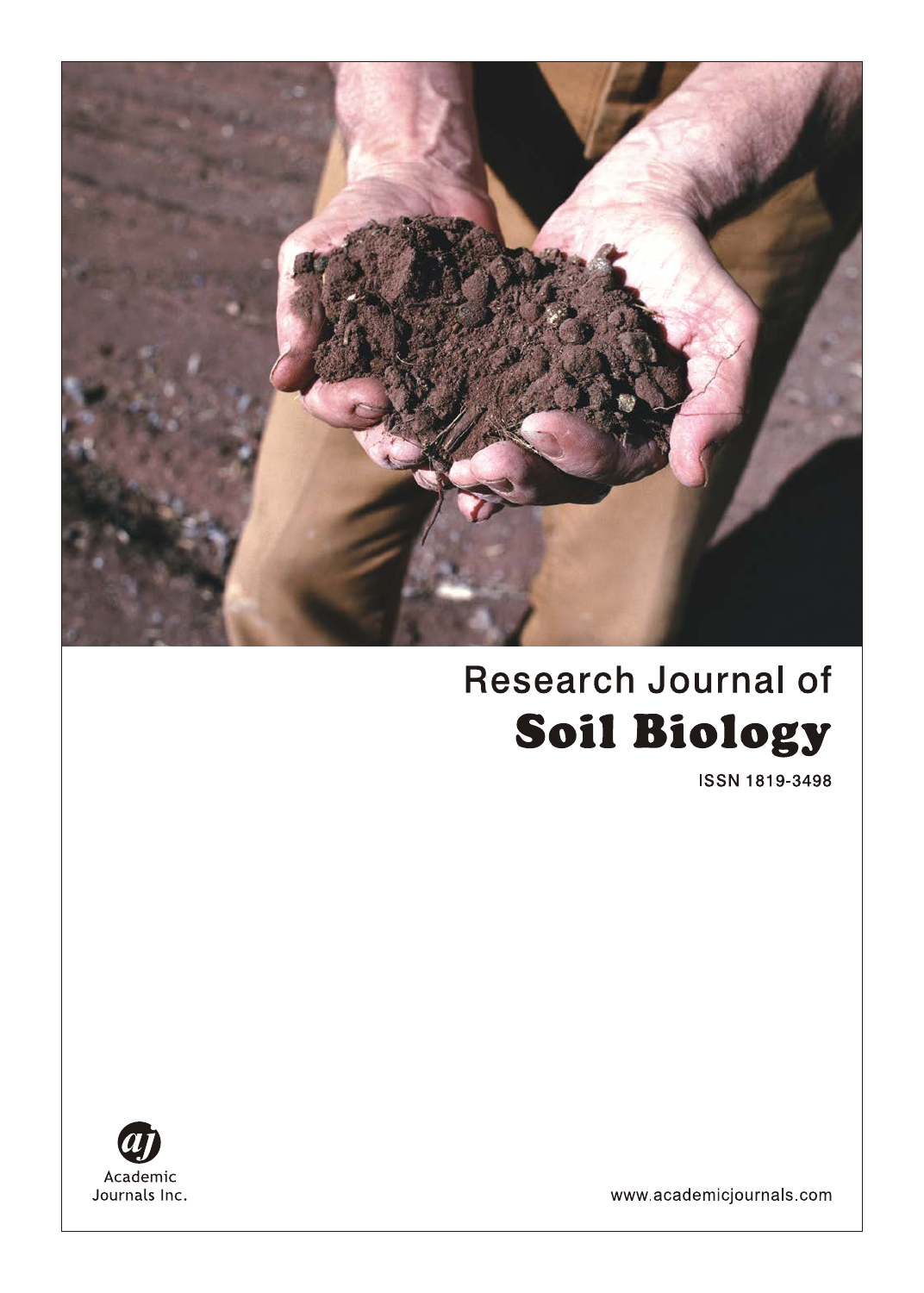Research Journal of Soil Biology 7 (3): 72-83, 2015 ISSN 1819-3498 / DOI: 10.3923/rjsb.2015.72.83 © 2015 Academic Journals Inc.



# **Microbiological Indicators of a Clayey Soil Planted with Wheat (***Triticum aestivum* **L.) as Affected by Potassium Fertilization and Different Water Regimes**

<sup>1</sup>Maha Mohamed El-Sayed Ali and <sup>2</sup>Rasha El-Meihy

1 Department of Soil and Water Sciences, Faculty of Agriculture, Benha University, Moshtohor, Toukh, Kalyoubia, 13736, Egypt

2 Department of Agricultural Botany, Faculty of Agriculture, Agricultural Microbiology Branch, Benha University, Moshtohor, Toukh, Kalyoubia, 13736, Egypt

*Corresponding Author: Maha Mohamed El-Sayed Ali, Department of Soil and Water Sciences, Faculty of Agriculture, Benha University, Moshtohor, Toukh, Kalyoubia, 13736, Egypt Tel: +20132460306 Fax: +20132467786*

# **ABSTRACT**

A greenhouse trial was carried out in Department of Soil and Water Sciences, Faculty of Agriculture, Benha University, Egypt from November 2012 to May 2013 to determine the effect of different potassium rates and water regimes on soil microbial properties in a clayey soil. The experiment was factorial with twelve treatments (4 potassium rates×3 water regimes) in triplicates. Three soil microbial indicators were evaluated, microbial biomass (carbon and nitrogen), microbial population (bacteria and fungi) and enzyme activities (urease, phosphatase, catalase and dehyrdogenase). Moreover, the cumulative  $CO<sub>2</sub>$  was chosen as a microbial indicator and estimated during an incubation experiment for 120 days under natural temperature. Soil microbial properties were determined four times during the experimental work. Significant increases in soil microbial biomass, microbial population and enzyme activities were recorded after addition of potassium fertilizer and these improvements became generally more noticeable with the increase of potassium applied rates. Changes of soil moisture contents caused marked effects on soil microbial biomass, microbial population and enzyme activities. Cumulative  $CO<sub>2</sub>$  was also affected by potassium and soil water rates and its highest values were found after 120 days of incubation. Both soil water levels and potassium fertilization rates should be considered as good factors in governing soil biological properties in clayey soils.

**Key words:** Potassium, soil moisture, microbial properties, fertilization, clayey soil

## **INTRODUCTION**

Soil microorganisms such as bacteria and fungi have indispensable roles in the biosphere and soil environmental system because they are decisive factors in controlling soil biochemical processes, including organic matter decomposition, nutrient cycling and bioremediation of soil pollution (Larkin, 2003; Tejada *et al*., 2007). Alterations in the population and diversity of soil microorganisms are responsive and strong indicators of soil biological activity, soil health and quality, plant productivity and ecosystem sustainability (Doran and Parkin, 1994; Edmeades, 2003). Evaluation of soil microbial properties, including biomass, activity and community is considered as an important task for improving our knowledge about the governing factors for soil health and quality (Garcia *et al*., 1997; Hill *et al*., 2000; Saviozzi *et al*., 2002;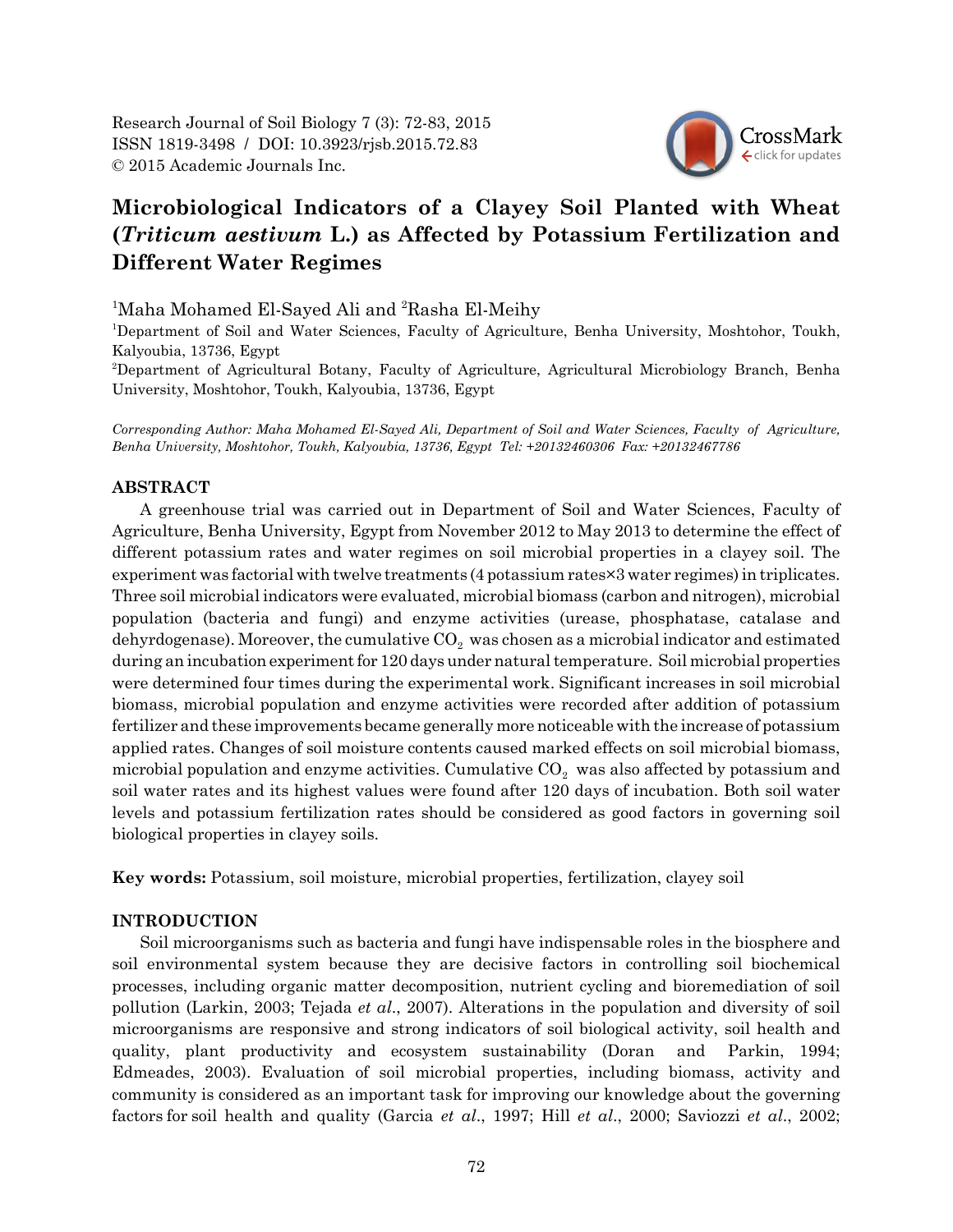Ros *et al*., 2003). Soil enzymes have vital roles in nutrient cycling processes and decomposition of organic matter (Dick *et al*., 1994; Dick, 1997) and the enhancement of their activities can be used as a good indicator for soil fertility and quality (Ndiaye *et al*., 2000).

Mineral fertilizers are important amendments and nutrient sources for plant growth in the agricultural system. Research in this area is generally focused on the improvements of crop yields but the cumulative effects of mineral fertilizers on soil biology are usually neglected. The influence of fertilizers on soil microbial properties depends on many factors such as counts and types of microorganisms, soil type, soil physical and chemical properties, rates and forms of fertilizers and application time (Cerny *et al*., 2003; Mandal *et al*., 2007; Stark *et al*., 2007; Ge *et al*., 2008). There are some studies have been conducted to evaluate the effect of fertilization on soil microbial properties and found that application of mineral fertilizers can increase soil enzyme activities (Li *et al*., 2011; Simon and Czako, 2014). However, other studies showed that mineral fertilizers can decrease soil quality (Doran *et al*., 1996; Zhang *et al*., 2015) or have no effect on soil microbial properties (Aref and Wander, 1997; Treseder, 2008). There is also growing evidence that soil biological properties are influenced by environmental factors and can be potential indicators of ecological stress (Dick and Tabatabai, 1992).

Soil moisture has a vital role in controlling soil biota and the change of its levels can affect microbial properties such as enzyme activities, microbial population and microbial biomass (Ma *et al*., 2012; Hassan *et al*., 2013). The deficiency of soil water content has adverse effects on soil microorganisms through microbial death and cell lysis (Hassan *et al*., 2013). Microbial properties are highly and generally tied to soil conditions such as soil texture, water retention, porosity, soil depth, water content, temperature and pH (Goncalves and Carlyle, 1994; Rodrigo *et al*., 1997; Leiros *et al*., 1999; Sinegani and Mahohi, 2010). In semiarid environment, soil microbial activity is particularly affected by the water availability, since the good presence of water has positive influence on respiration and nutrient mineralization processes (Collins *et al*., 2008). Ma *et al*. (2012) reported that alterations of soil water content can cause significant changes in physiology and growth of soil microbial communities by affecting nutrients availability and oxygen concentrations. To our knowledge, managements of water content and K fertilization in clayey soils are important factors for improving soil quality indicators. Therefore, this experimental work aims to assess the potential impact of soil water content and different K levels on microbial properties in a clayey soil planted with common wheat (*Triticum aestivum*).

#### **MATERIALS AND METHODS**

**Soil:** Surface soil samples (0-30 cm) were collected in October 2012 from the Experimental Farm of Faculty of Agriculture, Benha University, Kalubia Governorate, Egypt. Soil samples were passed through a 2 mm sieve and divided into two parts. The first part was air dried for one week at room temperature for determination of soil physical and chemical properties, while the second part was stored at 4°C for microbial analyses. The physical, chemical and microbial properties of the studied clayey soil are given in Table 1.

**Experimental work:** A pot experiment was conducted from November 2012 to May 2013 in the greenhouse of Department of Soil and Water Sciences, Faculty of Agriculture, Benha University, Egypt. The experiment was factorial with two factors and contained 12 treatments resulted from the combination of four potassium rates  $(0, 25, 50 \text{ and } 75 \text{ mg kg}^{-1})$  and three water regimes:  $W1 = 40\%$ ,  $W2 = 55\%$  and  $W3 = 70\%$  of Water-Holding Capacity (WHC). The experimental pots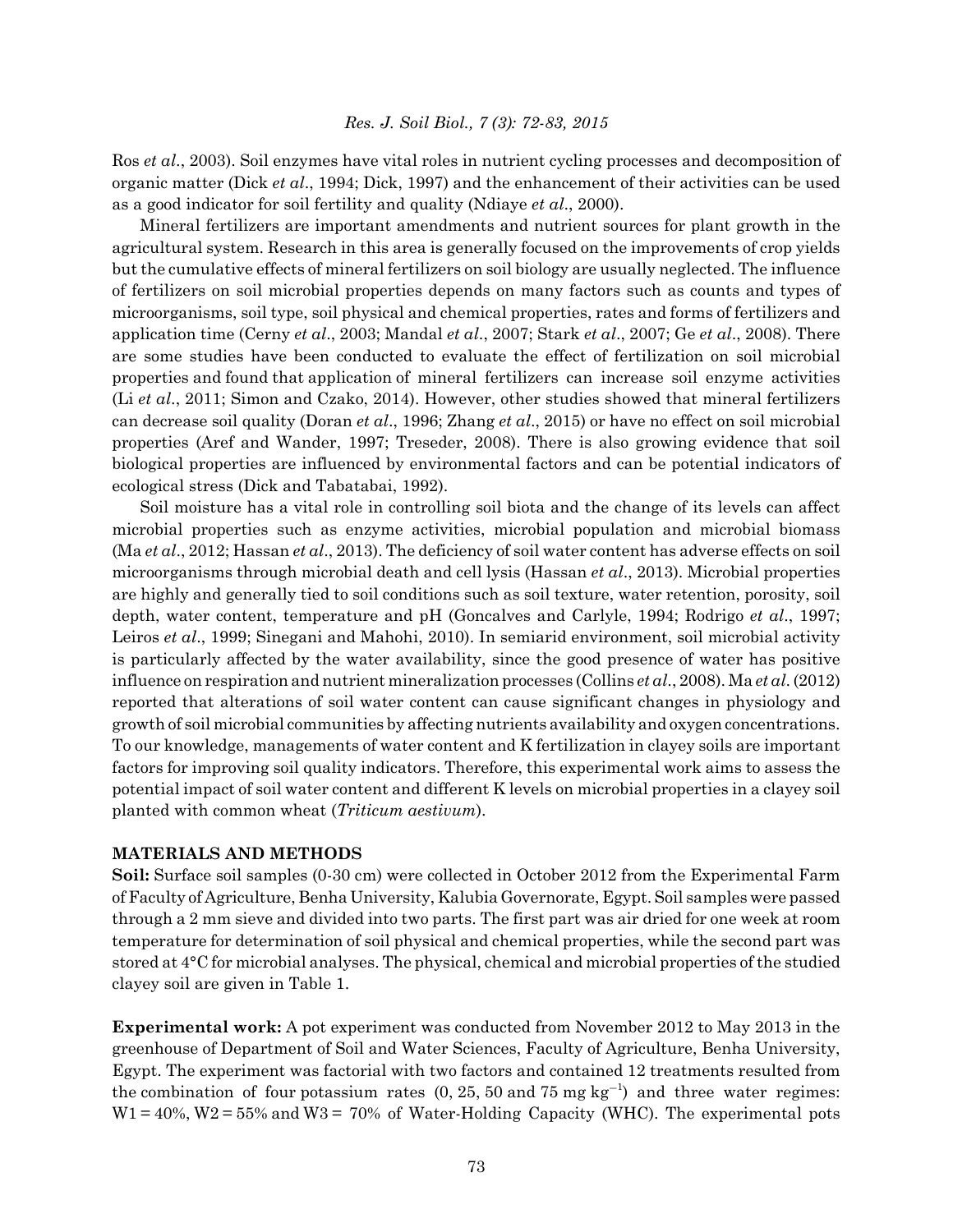| Table 1: Some properties of the studied clayey soil |        |
|-----------------------------------------------------|--------|
| Properties                                          | Values |
| Physical                                            |        |
| Sand (%)                                            | 14.84  |
| $\mathrm{Slit}$ $(\%)$                              | 25.74  |
| Clay $(\%)$                                         | 59.42  |
| Texture                                             | Clay   |
| $\text{SOM}\;(\text{g}\;\text{kg}^{-1})$            | 25.7   |
| $CaCO3$ (g kg <sup>-1</sup> )                       | 15.26  |
| $B.D (g cm-3)$                                      | 1.38   |
| Chemical                                            |        |
| pH                                                  | 7.96   |
| $EC$ (dS m <sup>-1</sup> )                          | 1.85   |
| Available N (mg $kg^{-1}$ )                         | 49.60  |
| Available P (mg $kg^{-1}$ )                         | 28.30  |
| Available K (mg $kg^{-1}$ )                         | 128.00 |
| Total N $(g \ kg^{-1})$                             | 1.03   |
| Total P $(g \ kg^{-1})$                             | 0.39   |
| Total K $(g \text{ kg}^{-1})$                       | 1.48   |
| <b>Biological</b>                                   |        |
| Urease                                              | 1.97   |
| Catalase                                            | 0.08   |
| Alk. Phos.                                          | 189.00 |
| Dehydrogenase                                       | 11.70  |
| $MBC$ (mg kg <sup>-1</sup> )                        | 208.00 |
| $MBN$ (mg kg <sup>-1</sup> )                        | 46.30  |
| Total bacteria $(10^{10}$ CFU $g^{-1}$ )            | 2.64   |
| Total fungi $(10^3 \text{ CFU g}^{-1})$             | 5.11   |

*Res. J. Soil Biol., 7 (3): 72-83, 2015*

Table 1: Some properties of the studied clayey soil

EC: Electrical conductivity, SOM: Soil organic matter, Alk. Phos.: Alkaline phosphatase, B.D: Bulk density, measured units of urease, catalase, alkaline phosphatase and dehydrogenase are mg  $\rm NH_4$  kg $^{-1}$  h $^{-1}$ , 0.01 M KMnO $_4$  mol  $\rm L^{-1}$ , mg pNP kg $^{-1}$  h $^{-1}$ , mg TPF kg $^{-1}$  h $^{-1}$ , respectively. MBC: Microbial biomass carbon, MBN: Microbial biomass nitrogen

(20×20 cm) were filled with 4 kg of the above mentioned clayey soil and then organized in a complete randomize block design. Wheat (*Triticum aestivum* L.) var. Sakha 93 was used as an indicator plant in this experiment. The grains were obtained from Department of Agronomy, Faculty of Agriculture, Benha University, Egypt. Ten grains of wheat were sown in each pot and then the pots were irrigated with tap water. After 15 days, seedlings of wheat were thinned and 5 plants were kept in each pot.

**Soil sampling:** Soil samples were taken on intervals (30, 60 and 120 days after wheat thinning and after the harvest of wheat) using an auger at five randomly selected spots, mixed well in plastic bags and transferred directly to the laboratory. After that, soil samples were passed through a 2 mm sieve and then stored at 4°C for microbial analyses.

**Basic soil physical and chemical analyses:** The particle-size distribution of soil was measured by the pipette method (Kettler *et al*., 2001). The pH was analyzed in a suspension of 1:2.5 soil/water (w/v), while soil Electrical Conductivity (EC) was determined in the extraction solution of 1:1 soil/water (w/v). Total Organic Carbon (TOC) was estimated in the presence of  $K_2Cr_2O_7$  and concentrated  $H_2SO_4$  followed by ferrous ammonium sulfate (NH<sub>4</sub>)<sub>2</sub> Fe (SO<sub>4</sub>)<sub>2</sub>.6H<sub>2</sub>O titration (Yeomans and Bremner, 1998). A factor of 1.72 was used to convert TOC to SOM. Total N, P and K were determined after samples digestion by a concentrated mixture of  $H_2SO_4$ -HClO<sub>4</sub> (2:1, v/v). Available N, P and K were extracted by KCl (2 mol L<sup>-1</sup>), NaHCO<sub>3</sub>  $(0.5 \text{ mol L}^{-1}, \text{pH} = 8.5)$  and NH<sub>4</sub>OAc  $(1 \text{ mol L}^{-1}, \text{pH} = 7.0)$ . Total and available N values were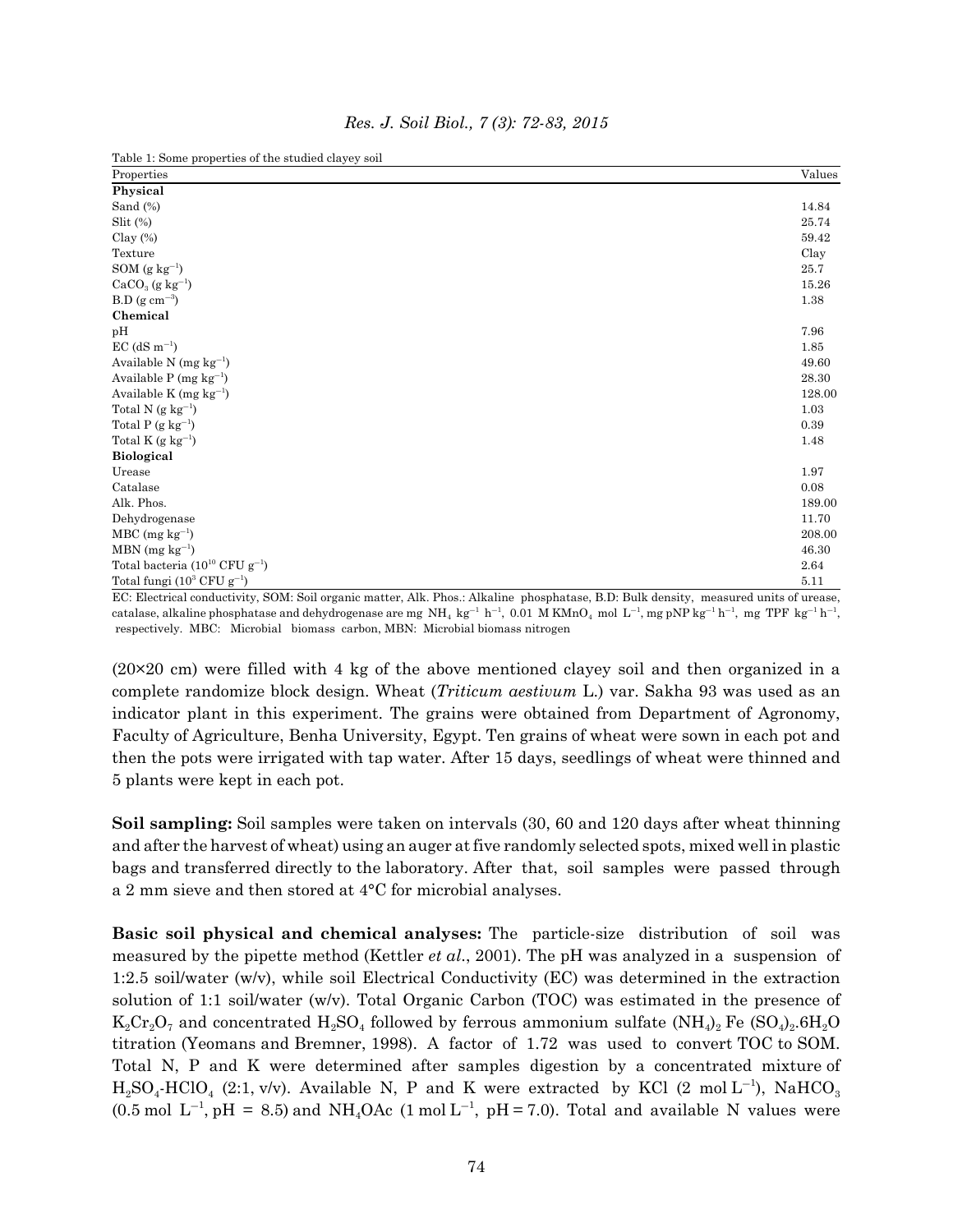determined by the Kjeldahl method (Hinds and Lowe, 1980), while amounts of total and available P were measured using the spectrophotometer in blue molybdate-phosphate complexes in the presence of ascorbic acid (Murphy and Riely, 1962). The flame-photometer was used to detect total and available K. Total  $CaCO<sub>3</sub>$  was measured by estimating quantity of  $CO<sub>2</sub>$  that produced after addition of HCl to the soil (Dewis and Freitas, 1970). Soil bulk density was determined by the core method (Blake, 1965). The soil was dried at 105°C for 48 h and the bulk density was calculated as the ratio between soil dry weight and the cylinder volume.

**Cumulative soil CO2:** An incubation experiment was conducted in plastic jars (1 L) for 120 days under natural temperature in the dark to estimate the cumulative soil  $CO<sub>2</sub>$ . The jars were covered with plastic films that contained small holes for air exchange between the soil and the atmosphere. Carbon dioxide that produced from the respiration process was trapped in NaOH  $(2 \text{ mol L}^{-1})$ . The residual NaOH was titrated with HCl in the presence of phenolphthalein as an indicator (Anderson, 1982). The experiment contained control jars without soil. Values of cumulative  $CO<sub>2</sub>$ were determined after: 5, 10, 20, 40, 80 and 120 days.

**Enzyme activities:** Fresh soil samples were collected to determine four soil enzyme activities. Dehydrogenase (DHA) was determined as described in Friedel *et al*. (1994) after soil incubation at 37°C for 24 h with 2,3,5-triphenyl-tetrazolium chloride (TTC) and the red color of triphenylformazan (TPF) absorbance was measured at 546 nm using spectrophotometer. Catalase (CAT) activity was measured by titration of the excess of  $H_2O_2$  by KMnO<sub>4</sub> (0.1 mol L<sup>-1</sup>) in the presence of  $H_2SO_4$  following method of Johnson and Temple (1964). Urease activity was determined in the form of  $NH<sub>4</sub><sup>+</sup>$  during incubation of soil samples for 3 h with urea (0.2 mol  $L^{-1}$ ) as a substrate at  $37^{\circ}$ C in Tris buffer (pH = 9) and the absorbance of blue color was checked at 578 nm by the spectrophotometer (Tabatabai and Bremner, 1972). Alkaline phosphatase activities were measured after the soil incubation for 1 h at  $37^{\circ}$ C with a 0.025 mol L<sup>-1</sup> p-nitrophenyl phosphate (pNPP) substrate and Modified Universal Buffer (MUB)  $(0.17 \text{ mol L}^{-1})$ , at pH 11 and finally yellow color of the released p-nitrophenol (pNP) was estimated at wavelength of 400 nm with a spectrophotometer (Tabatabai and Bremner, 1969).

**Microbial biomass carbon and nitrogen:** The collected fresh soil samples were separated into two parts. The first part (non-fumigated) was directly extracted by  $\mathrm{K_2SO_4}$  (0.5 mol  $\mathrm{L^{-1}}$ ). The second part (fumigated) was put in Petri dishes and transferred to a desiccator had  $30 \text{ mL } CHCl<sub>3</sub>$  for fumigation. A vacuum pump was used to increase the pressure until the beginning of  $CHCl<sub>3</sub>$ boiling. The desiccator was kept for 24 h in darkness at 25°C and then soil samples extracted also by  $\mathrm{K_2SO_4}\,\, (0.5\,\mathrm{mol\,L^{-1}})$  (Brookes  $et\, al.,$  1985). The concentrations of C and N in non-fumigated and fumigated samples were determined by  $K_2Cr_2O_7$  oxidation (Yeomans and Bremner, 1998) and Kjeldahl method (Hinds and Lowe, 1980), respectively. Values of microbial biomass C and N were calculated as the difference between the fumigated and non-fumigated extracts and then divided by 0.45 ( $K_c$ ) (Beck *et al.*, 1997) and 0.54 ( $K_N$ ) (Brookes *et al.*, 1985).

**Total microbial count:** Total bacteria and fungi were estimated using dilution plate method as described by Hu *et al*. (2013). A soil sample of 10 g was shaken with 100 mL sterile water for 20 min at 250 rpm. For bacteria, the medium of Luria Broth (LB) that contained 5 g NaCl, 5 g tryptone, 2.5 g yeast extract and 7.5 g agar was used. The fungi was cultured on Martin's rose Bengal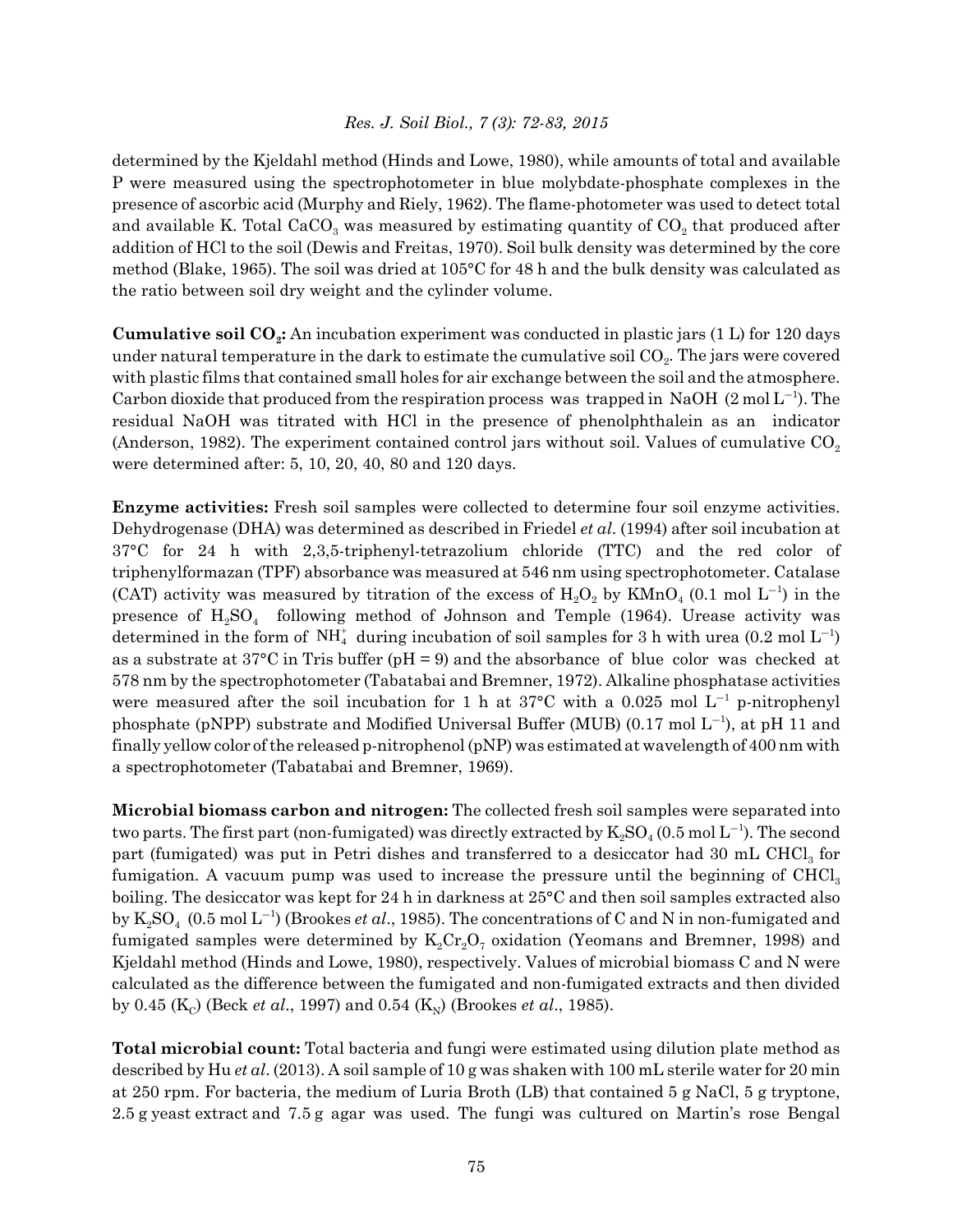

Fig. 1: Mean of temperature during the experimental season of wheat from November 2012 to May 2013

streptomycin medium that contained 10.0 g glucose, 5.0 g peptone, 1.0 g  $KH<sub>2</sub>PO<sub>4</sub>$ , 0.5 g  $MgSO<sub>4</sub>7H<sub>2</sub>O$ , 33 mg rose Bengal and 3.0 mL 1% streptomycin. The experimental plates were incubated at 28°C for 2 days for the assay of bacteria and 4 days for fungi. The total counts of the bacteria and fungi were expressed as CFU  $\rm g^{-1}$  dry soil.

**Temperature changes:** Monthly changes of temperature were measured during the wheat growing season from November 2012 to May 2013 and recorded in Fig. 1.

**Statistical analysis:** Data was statistically analyzed by Statistica 8.1 for Windows software. A two-way analysis of variance was performed to examine the main effect of K fertilizer rates and water regimes on soil properties. The significant differences between the treatments were evaluated using Least Significant Difference (LSD) test at p<0.05.

#### **RESULTS AND DISCUSSION**

**Cumulative CO2:** Data in Table 2 showed the effect of water regimes and K rates on cumulative  $\mathrm{CO}_2$  during an incubation experiment for 120 days. The increase of K rates from 0-75 mg kg<sup>-1</sup> was responsible for considerable improvements in cumulative  $CO_2$ . The effect of K2 (medium dose) on cumulative  $CO_2$  was higher than those of K1 and K3. This could be used to confirm the significant role of K2 in soil respiration that expressed by cumulative  $CO_2$  as compared with K1 and K3 additions. Changes of the water regime at K1, K2 and K3 were also significantly affected cumulative  $CO<sub>2</sub>$ . However, when the soil did not treat with K (K0), increase of soil water levels from  $40-55\%$  of WHC (W1 and W2) had no significant effect on cumulative  $CO<sub>2</sub>$  at all incubation periods. Generally, the use of 70% of WHC (W3) at all K rates caused higher enhancements in cumulative CO2 compared to W1 and W2. These results are in harmony with the findings of Iqbal *et al*. (2009), who showed that application of water at 60 and 80% of WHC caused higher increases in soil respiration in comparison to 20 and 40% of WHC in paddy, upland, woodland and orchard soils. Hassan *et al*. (2014) found that alteration of soil moisture is considered as a vital factor in controlling soil respiration and then cumulative  $CO<sub>2</sub>$  in Ultisol soil. The highest values of cumulative  $\mathrm{CO}_2$ were noticed at K2W3 treatment (268, 478, 685, 894, 1042 and 1279 mg kg $^{-1}$  soil), whereas the lowest values were found at K0W1 (128, 155, 204, 276, 331 and 380 mg kg $^{-1}$  soil) after 5, 10, 20, 40, 80 and 120 days, respectively. Increasing incubation times showed high effects on cumulative  $CO<sub>2</sub>$  and its highest values were recorded after 120 days at all rates of K and water regime. This could be explained by the release of carbon during the decomposition process of soil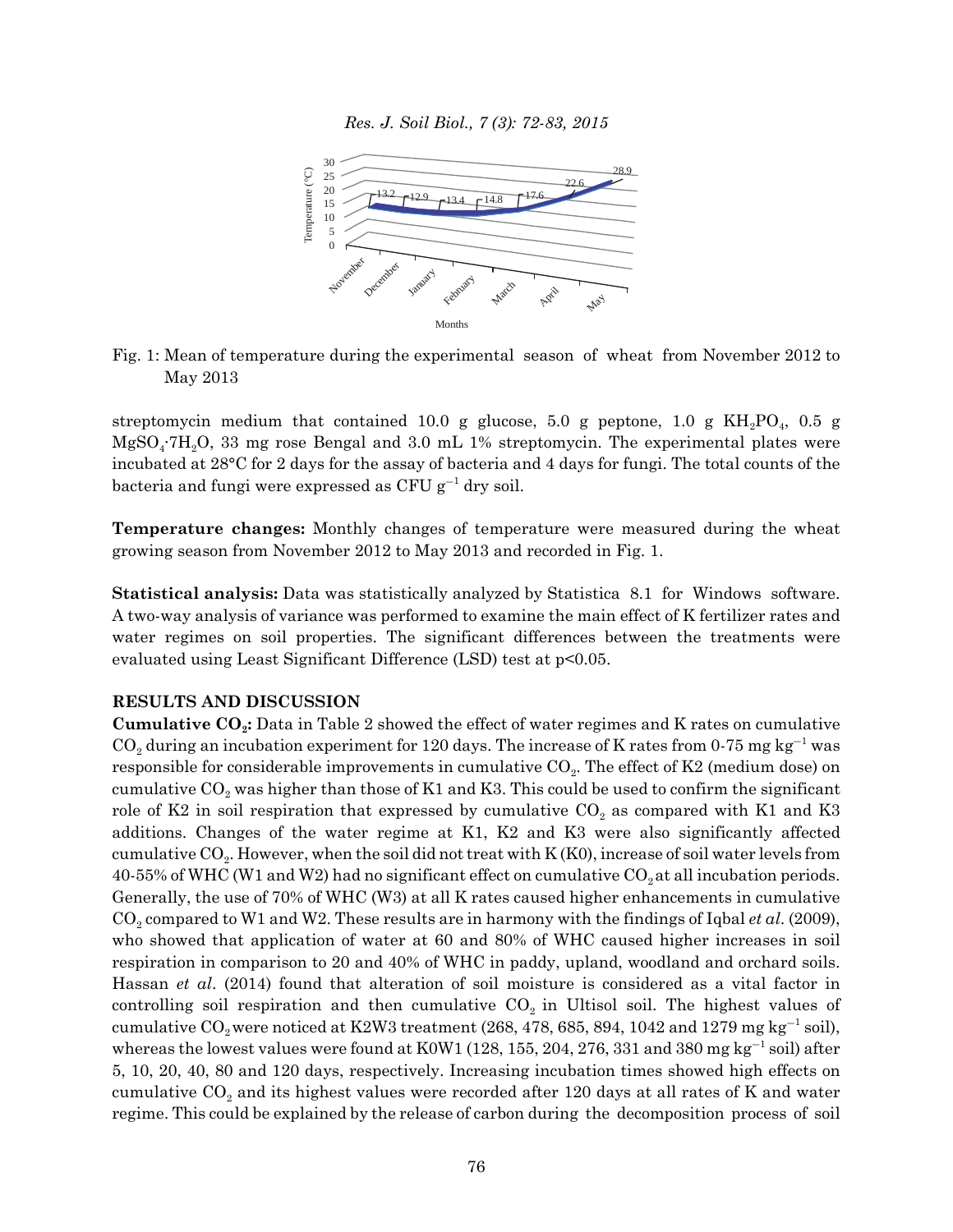organic matter. Also, addition of K fertilizer at different rates under good water regime might improve values of cumulative  $CO<sub>2</sub>$  due to the increase of organic matter mineralization and nutrients releasing. Tejada *et al*. (2007) reported that soil respiration could be one of the best indicators of soil microbial properties and provided important information about amounts of easily decomposable substrates. The highest values of cumulative  $CO<sub>2</sub>$  after 120 days could be also due to the increase of temperature in these periods. Increase of temperature could strongly enhance soil respiration that illustrated by cumulative  $CO<sub>2</sub>$  as a result of high microbial activity and mineralization of soil organic matter (Iqbal *et al*., 2009; Hassan *et al*., 2014).

**Microbial properties:** All enzyme activities (urease, catalase, alkaline phosphatase and dehydrogenase), microbial biomass carbon and nitrogen (MBC and MBN) and microbial counts (bacteria and fungi) were strongly affected by changes of K fertilization and water rates (Table 3-6). These soil properties were commonly used as good and insightful indicators to environmental stress, including drought and nutrients deficiency (Dick, 1997). In the soil environment, most of reactions were catalyzed by enzymes. Soil enzymes could be considered as potential indicators of soil quality and strongly influenced microbial activity and nutrient cycling (Dick *et al*., 1996). Dehydrogenase was one of the intracellular enzymes that used as a valid indicator of soil

|                  | $10$ $\leq$ $11100$<br>Incubation periods (days) |                     |       |       |        |        |  |  |  |  |  |
|------------------|--------------------------------------------------|---------------------|-------|-------|--------|--------|--|--|--|--|--|
| Treatments       | 5                                                | 10                  | 20    | 40    | 80     | 120    |  |  |  |  |  |
| K0W1             | 128.00                                           | 155.0               | 204.0 | 276.0 | 331.0  | 380.0  |  |  |  |  |  |
| K0W <sub>2</sub> | 135.00                                           | 167.0               | 212.0 | 290.0 | 348.0  | 403.0  |  |  |  |  |  |
| K0W3             | 147.00                                           | 184.0               | 235.0 | 314.0 | 375.0  | 436.0  |  |  |  |  |  |
| K1W1             | 159.00                                           | 241.0               | 368.0 | 512.0 | 604.0  | 667.0  |  |  |  |  |  |
| K1W2             | 184.00                                           | 273.0               | 415.0 | 578.0 | 680.0  | 718.0  |  |  |  |  |  |
| K1W3             | 212.00                                           | 316.0               | 460.0 | 641.0 | 762.0  | 820.0  |  |  |  |  |  |
| K2W1             | 191.00                                           | 362.0               | 543.0 | 726.0 | 840.0  | 1016.0 |  |  |  |  |  |
| K2W2             | 226.00                                           | 411.0               | 609.0 | 802.0 | 936.0  | 1125.0 |  |  |  |  |  |
| K2W3             | 268.00                                           | 478.0               | 685.0 | 894.0 | 1042.0 | 1279.0 |  |  |  |  |  |
| K3W1             | 180.00                                           | 266.0               | 401.0 | 559.0 | 647.0  | 786.0  |  |  |  |  |  |
| K3W2             | 201.00                                           | 303.0               | 452.0 | 617.0 | 821.0  | 995.0  |  |  |  |  |  |
| K3W3             | 222.00                                           | 350.0               | 510.0 | 684.0 | 1006.0 | 1224.0 |  |  |  |  |  |
| LSD(0.05)        | 9.14                                             | 12.8<br>1 www. www. | 20.9  | 26.3  | 35.6   | 43.7   |  |  |  |  |  |

Table 2: Cumulative CO<sub>2</sub> (mg kg<sup>-1</sup> soil) during incubation of a clayey soil treated with different rate of potassium fertilizer and water regimes

K0, K1, K2 and K3 = 0, 25, 50 and 75 mg kg<sup>-1</sup>, W1, W2 and W3 = 40, 55 and 70% of water-holding capacity, respectively, LSD: Least significant difference

Table 3: Dehydrogenase and catalase activities in wheat rhizosphere under different rates of potassium fertilizer and water regimes Dehydrogenase activity (mg TPF kg<sup>-1</sup> h<sup>-1</sup>  $\rm{Catalase\ activity}$  (0.01 M  $\rm{KMnO_4}$  mol  $\rm{L}^{-1})$ 

| Treatments                    | 30 days | 60 days | $120$ days | After harvesting | 30 days | 60 days | 120 days | After harvesting |
|-------------------------------|---------|---------|------------|------------------|---------|---------|----------|------------------|
| K <sub>0</sub> W <sub>1</sub> | 14.10   | 15.30   | 17.60      | 12.80            | 0.25    | 0.41    | 0.75     | 0.12             |
| K0W <sub>2</sub>              | 15.50   | 16.70   | 19.10      | 14.10            | 0.44    | 0.68    | 1.14     | 0.26             |
| K0W3                          | 17.50   | 18.90   | 21.40      | 15.90            | 0.69    | 1.02    | 1.71     | 0.41             |
| K1W1                          | 21.00   | 22.50   | 26.50      | 18.70            | 0.87    | 1.27    | 2.94     | 0.54             |
| K1W2                          | 23.70   | 27.80   | 34.60      | 21.00            | 1.26    | 1.74    | 3.62     | 0.86             |
| K1W3                          | 26.30   | 31.90   | 40.60      | 23.40            | 1.93    | 2.56    | 4.77     | 1.40             |
| K2W1                          | 28.20   | 34.40   | 45.90      | 24.80            | 2.07    | 2.73    | 5.43     | 1.52             |
| K2W2                          | 32.60   | 39.50   | 53.10      | 27.90            | 2.81    | 3.62    | 6.65     | 2.14             |
| K2W3                          | 39.50   | 45.80   | 62.10      | 32.00            | 3.78    | 4.89    | 8.27     | 2.95             |
| K3W1                          | 25.60   | 27.70   | 32.30      | 20.20            | 1.19    | 1.55    | 4.18     | 0.72             |
| K3W2                          | 28.20   | 34.10   | 40.80      | 22.10            | 2.10    | 2.60    | 5.06     | 1.55             |
| K <sub>3</sub> W <sub>3</sub> | 32.10   | 39.20   | 48.10      | 25.40            | 2.87    | 3.44    | 6.25     | 2.20             |
| LSD(0.05)                     | 1.81    | 2.76    | 3.06       | 2.19             | 0.23    | 0.35    | 0.51     | 0.29             |

 $K0$ ,  $K1$ ,  $K2$  and  $K3 = 0$ ,  $25$ ,  $50$  and  $75$  mg  $kg^{-1}$ ,  $W1$ ,  $W2$  and  $W3 = 40$ ,  $55$  and  $70%$  of water-holding capacity, respectively, LSD: Least significant difference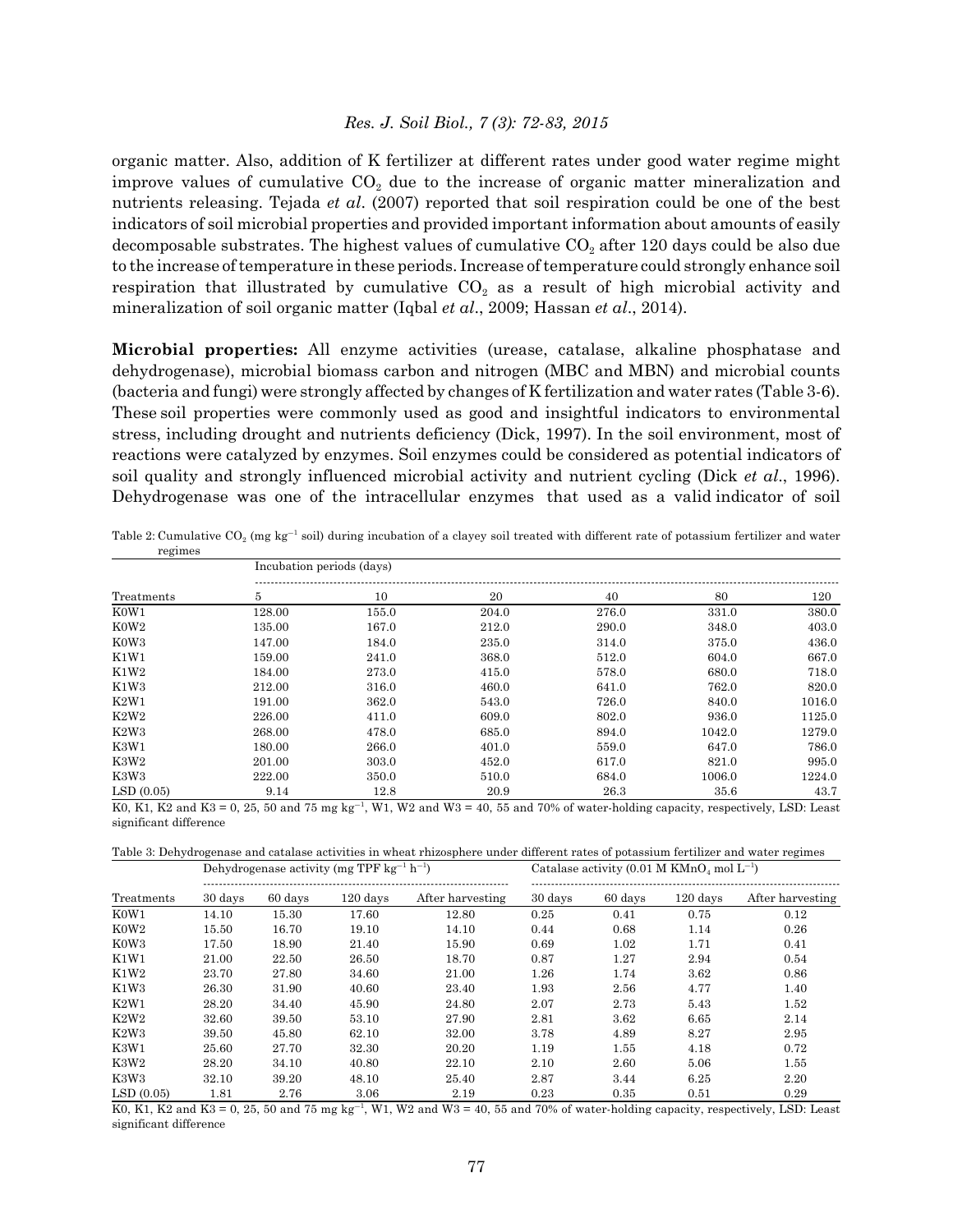| Treatments                    |         | Urease $(mg NH4 kg-1 h-1)$ |            |                  | Phosphatase (mg pNP $kg^{-1} h^{-1}$ ) |         |          |                  |
|-------------------------------|---------|----------------------------|------------|------------------|----------------------------------------|---------|----------|------------------|
|                               | 30 days | 60 days                    | $120$ days | After harvesting | 30 days                                | 60 days | 120 days | After harvesting |
| K <sub>0</sub> W <sub>1</sub> | 2.35    | 3.19                       | 4.24       | 3.12             | 201.0                                  | 214.0   | 235.0    | 178.00           |
| K0W2                          | 3.11    | 4.08                       | 5.36       | 3.54             | 209.0                                  | 223.0   | 249.0    | 183.00           |
| K0W3                          | 4.29    | 5.44                       | 6.89       | 4.15             | 222.0                                  | 245.0   | 278.0    | 192.00           |
| K1W1                          | 5.24    | 6.52                       | 8.16       | 4.76             | 230.0                                  | 273.0   | 300.0    | 209.00           |
| K1W2                          | 6.32    | 7.71                       | 9.63       | 5.87             | 251.0                                  | 294.0   | 333.0    | 225.00           |
| K1W3                          | 7.56    | 9.08                       | 11.50      | 7.04             | 275.0                                  | 323.0   | 375.0    | 248.00           |
| K2W1                          | 7.68    | 9.53                       | 12.40      | 6.68             | 281.0                                  | 334.0   | 377.0    | 242.00           |
| K2W2                          | 9.03    | 11.30                      | 14.80      | 7.93             | 308.0                                  | 365.0   | 423.0    | 267.00           |
| K2W3                          | 11.10   | 14.00                      | 18.10      | 9.59             | 342.0                                  | 402.0   | 478.0    | 206.00           |
| K3W1                          | 6.72    | 8.17                       | 10.60      | 5.20             | 243.0                                  | 288.0   | 321.0    | 214.00           |
| K3W2                          | 8.13    | 9.77                       | 12.70      | 6.42             | 257.0                                  | 313.0   | 359.0    | 236.00           |
| K3W3                          | 9.65    | 11.60                      | 15.10      | 7.71             | 292.0                                  | 353.0   | 420.0    | 263.00           |
| LSD(0.05)                     | 0.48    | 0.74                       | 0.91       | 0.59             | 92                                     | 149     | 196      | 8.42             |

Table 4: Urease and alkaline phosphatase activities in wheat rhizosphere under different rates of potassium fertilizer and water regimes

 $\text{LSD}(0.05)$  0.48 0.74 0.91 0.59 9.2 14.9 19.6 8.42

K0, K1, K2 and K3 = 0, 25, 50 and 75 mg  $kg^{-1}$ , W1, W2 and W3 = 40, 55 and 70% of water-holding capacity, respectively, LSD: Least significant difference

Table 5: Microbial biomass carbon and nitrogen (mg  $kg^{-1}$ ) in wheat rhizosphere under different rates of potassium fertilizer and water regimes

| Treatments |         | Microbial biomass C |            |                  | Microbial biomass N |         |          |                  |
|------------|---------|---------------------|------------|------------------|---------------------|---------|----------|------------------|
|            | 30 days | 60 days             | $120$ days | After harvesting | 30 days             | 60 days | 120 days | After harvesting |
| K0W1       | 233.0   | 254.0               | 278.0      | 210.0            | 50.40               | 56.30   | 81.70    | 45.80            |
| K0W2       | 240.0   | 263.0               | 291.0      | 216.0            | 54.50               | 60.90   | 88.40    | 49.30            |
| K0W3       | 255.0   | 282.0               | 320.0      | 229.0            | 60.80               | 67.70   | 98.20    | 55.10            |
| K1W1       | 286.0   | 319.0               | 365.0      | 257.0            | 67.20               | 71.70   | 104.00   | 61.20            |
| K1W2       | 304.0   | 342.0               | 396.0      | 273.0            | 74.60               | 79.70   | 116.00   | 68.30            |
| K1W3       | 336.0   | 383.0               | 448.0      | 302.0            | 84.40               | 89.90   | 130.00   | 77.60            |
| K2W1       | 370.0   | 427.0               | 508.0      | 331.0            | 90.10               | 96.00   | 139.00   | 82.90            |
| K2W2       | 410.0   | 480.0               | 582.0      | 367.0            | 102.00              | 109.00  | 158.00   | 94.50            |
| K2W3       | 456.0   | 541.0               | 669.0      | 409.0            | 118.00              | 126.00  | 182.00   | 110.00           |
| K3W1       | 331.0   | 365.0               | 402.0      | 314.0            | 72.90               | 80.50   | 112.00   | 69.70            |
| K3W2       | 358.0   | 399.0               | 445.0      | 335.0            | 82.20               | 92.80   | 126.00   | 78.30            |
| K3W3       | 392.0   | 444.0               | 498.0      | 368.0            | 95.00               | 106.00  | 141.00   | 90.40            |
| LSD(0.05)  | 14.3    | 16.8                | 20.9       | 9.5              | 5.11                | 5.97    | 7.02     | 4.63             |

K0, K1, K2 and K3 = 0, 25, 50 and 75 mg  $kg^{-1}$ , W1, W2 and W3 = 40, 55 and 70% of water-holding capacity, respectively, LSD: Least significant difference

Table 6: Total bacterial and fungal counts in wheat rhizosphere at different rates of potassium fertilizer and water regimes

| Treatments                    |         | Total bacteria $(\times 10^{10}$ CFU g <sup>-1</sup> ) |            |                  | Total fungi $(\times 10^3$ CFU g <sup>-1</sup> ) |         |                    |                  |
|-------------------------------|---------|--------------------------------------------------------|------------|------------------|--------------------------------------------------|---------|--------------------|------------------|
|                               | 30 days | 60 days                                                | $120$ days | After harvesting | 30 days                                          | 60 days | $120 \text{ days}$ | After harvesting |
| K <sub>0</sub> W <sub>1</sub> | 3.11    | 3.47                                                   | 4.65       | 2.35             | 5.74                                             | 6.39    | 8.57               | 5.18             |
| K0W2                          | 3.49    | 3.98                                                   | 5.49       | 2.68             | 5.91                                             | 6.64    | 9.13               | 5.31             |
| K0W3                          | 3.92    | 4.58                                                   | 6.77       | 3.11             | 6.19                                             | 7.05    | 9.92               | 5.70             |
| K1W1                          | 5.40    | 6.17                                                   | 8.49       | 4.48             | 7.55                                             | 8.53    | 11.70              | 6.65             |
| K1W2                          | 6.03    | 6.90                                                   | 9.60       | 4.97             | 8.01                                             | 9.09    | 12.40              | 7.02             |
| K1W3                          | 7.28    | 8.31                                                   | 11.30      | 6.01             | 9.03                                             | 10.40   | 14.40              | 7.86             |
| K2W1                          | 6.60    | 7.83                                                   | 10.30      | 5.54             | 8.42                                             | 9.88    | 13.90              | 7.29             |
| K2W2                          | 7.63    | 9.18                                                   | 12.10      | 6.42             | 9.26                                             | 11.10   | 16.10              | 7.88             |
| K2W3                          | 9.25    | 11.10                                                  | 14.50      | 7.86             | 11.20                                            | 13.50   | 19.20              | 8.91             |
| K3W1                          | 6.24    | 6.69                                                   | 8.18       | 5.29             | 8.54                                             | 8.91    | 11.90              | 7.30             |
| K3W2                          | 7.00    | 7.58                                                   | 8.73       | 5.91             | 9.14                                             | 9.69    | 12.90              | 7.84             |
| K3W3                          | 8.46    | 9.25                                                   | 10.60      | 7.28             | 10.20                                            | 10.80   | 14.30              | 8.75             |
| LSD(0.05)                     | 0.41    | 0.54                                                   | 0.89       | 0.37             | 0.64                                             | 0.79    | 0.86               | 0.28             |

 $K0$ ,  $K1$ ,  $K2$  and  $K3 = 0$ ,  $25$ ,  $50$  and  $75$  mg  $kg^{-1}$ ,  $W1$ ,  $W2$  and  $W3 = 40$ ,  $55$  and  $70%$  of water-holding capacity, respectively, LSD: Least significant difference

quality (Kizilkaya and Hepsen, 2007; Garcia-Ruiz *et al*., 2008). Dehydrogenase could reflect the oxidative activity of soil microorganisms and played a central role in the decomposition of organic matters through transferring electrons and protons from substrates to acceptors (Dick *et al*., 1996).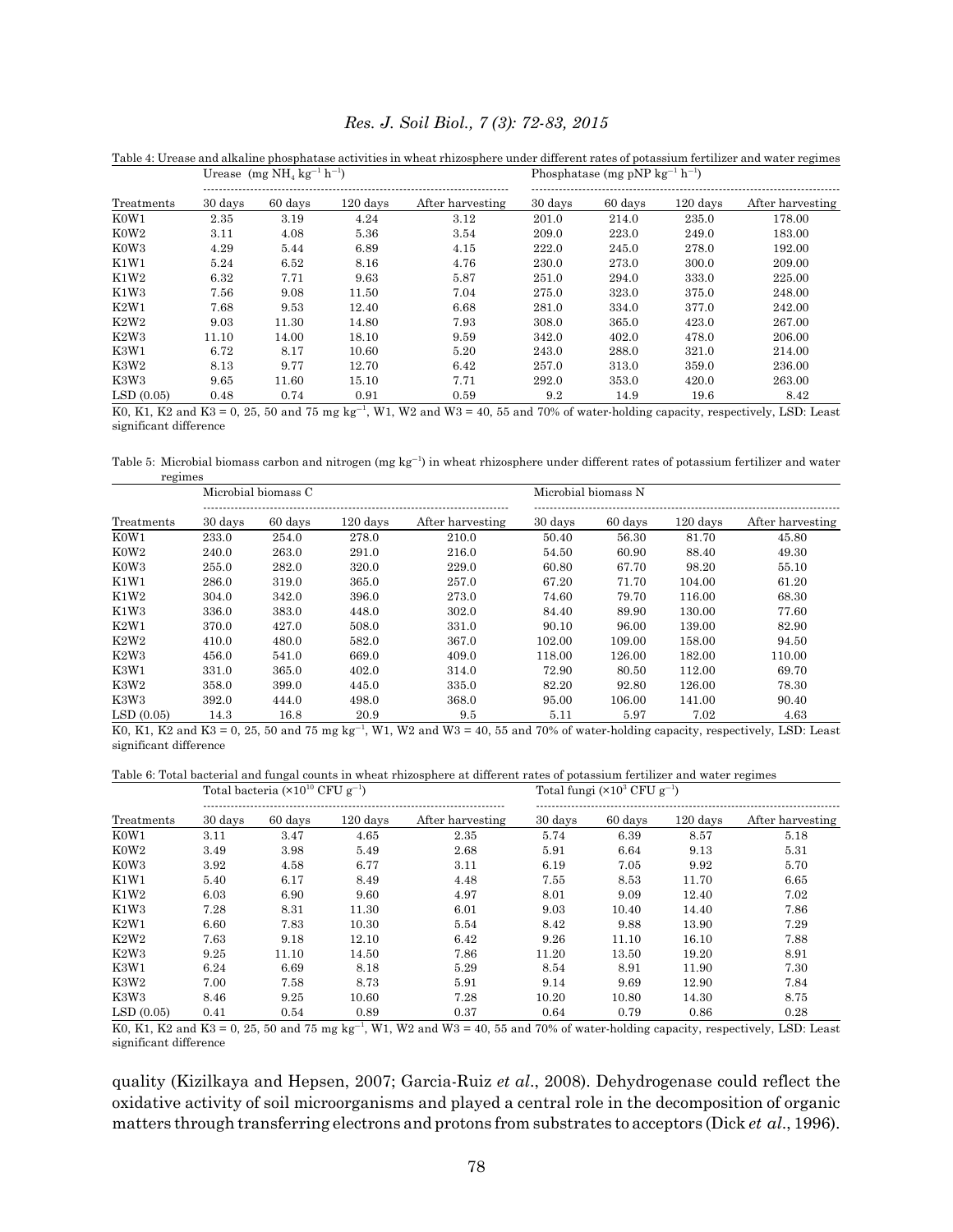Catalase was also an intracellular enzyme that played a key function in microbial oxidoreductase metabolism and usually found in all aerobic bacteria (Garcia-Gil *et al*., 2000; Wlodarczyk *et al*., 2001; Gianfreda and Ruggiero, 2006). Measurements of soil hydrolyzes enzymes such as urease and phosphatase were important and provided early suggestions of soil fertility due to their relations to mineralization of soil nutrients such as N, P and C. Soil phosphatases was an imperative enzyme in soil P cycling through mineralizing organic P into inorganic P (Pant *et al*., 1999; Gil-Sotres *et al*., 2005). In our study, increases of water regimes from W1 to W3 and K levels from K0 to K3 caused noticeable enhancements in values of the above motioned biological properties. Influence of K was higher than that of the water regime on the chosen biological properties. The effect of K2 and W3 on enzyme activities, microbial biomass and microbial counts was larger than those of other K and water regime levels. Under no K addition, there were no significant differences between W1 and W2. Increasing water regime to W3 led to clear effects on enzyme activities and MBC and MBN at K0. Change of the water regime from W1 to W2 and W3 was responsible for marked increases in biological properties when the soil received K at rates of K1, K2 and K3. These results confirmed the positive roles of K fertilization and water regime in improving soil health indicators. Addition of K at a level of K3 did not show greater effects on biological properties as compared with K2 but its influence was better than K0 and sometimes higher than K1. Using W3 at K1 was generally led to higher values in biological properties than addition of W1 at K4. This indicated that supplying a good water level to the soil could have larger effects on biological properties than addition of K at a high dose. Comparing between the studied treatments, using K2W3 treatment led to largest values of urease (18.1), catalase (8.27), phosphatase (478), dehydrogenase (62.1), MBC (669), MBN (182), bacteria (14.5×10<sup>10</sup>) and fungi  $(19.2\times10^{3})$  after 120 days. The lowest values of enzyme activities, microbial biomass and microbial counts that noticed at W1 might be resulted from low releasing, transferring and diffusion of soil nutrients. Our results are in agreement with Ibrahim *et al*. (2015), who showed in an incubation experiment to evaluate the effect of different water levels on MBC that addition 70% of WHC caused higher MBC values as compared with 40 and 55% of WHC. Addition of K had a vital role in simulating soil microorganisms and this explained the larger improvements in soil biological properties. Ahamadou *et al*. (2009) showed that addition of K fertilizer increased MBC and MBN values from 97.57 and 28.53 mg  $\text{kg}^{-1}$  to 283.9 and 38.02 mg  $\text{kg}^{-1}$ , respectively. The lowest values of enzyme activities, microbial biomass and microbial counts were determined the harvest of wheat, whereas the highest values were noticed after 120 days of wheat thinning. So, it is interesting to mention that temperature had major effects on soil biological properties. It was detected by Iqbal *et al*. (2010) and Hassan *et al*. (2015) that the increase of temperature degree led to significant variations in soil biological properties such as MBC, MBN, catalase and total microbial counts (bacteria and fungi). The smallest values of soil biological properties that detected at the harvest of wheat in our study were probably resulted from the decrease of soil organic matter and different nutrients releasing as well as root exudates at plant maturity stage.

#### **CONCLUSION**

In conclusion, the results of our study clearly demonstrated that changes of water regime and K rates had marked effects on soil microbial properties. The medium dose of K ( $K2 = 50$  mg kg<sup>-1</sup>) at W3 (70% of WHC) was responsible for the highest values of cumulative  $CO<sub>2</sub>$ , microbial biomass carbon and nitrogen and enzyme activities. Therefore, managements of water and K additions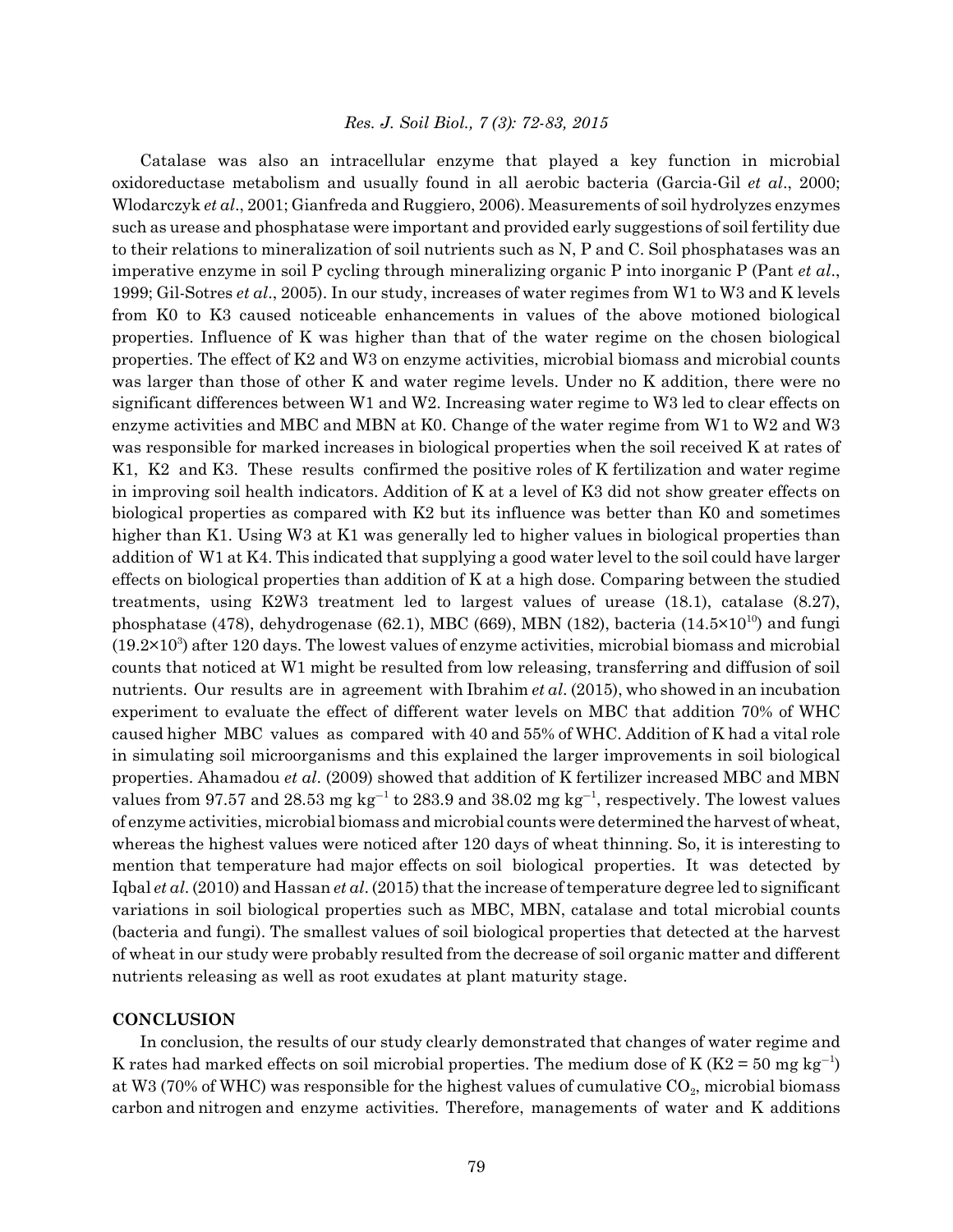should be considered as good practices to improve the quality of clayey soils in Egypt. Further studies are needed to evaluate the efficiency of water application and K fertilizers at different rates under field conditions on growth and productivity of plants.

#### **ACKNOWLEDGMENTS**

The authors would like to send their great thanks to Department of Soil and Water Sciences and Department of Agricultural Botany, Agricultural Microbiology Branch, Faculty of Agriculture, Benha University, Egypt for giving them the opportunity to conduct this experimental study.

#### **REFERENCES**

- Ahamadou, B., Q. Huang, W. Chen, S. Wen and J. Zhang *et al*., 2009. Microcalorimetric assessment of microbial activity in long-term fertilization experimental soils of Southern China. FEMS Microbiol. Ecol., 70: 186-195.
- Anderson, J.P.E., 1982. Soil Respiration. In: Methods of Soil Analysis Part 2, Page, A.L., R.H. Miller, D.R. Keeney and D.R. Buxton (Eds.). 2nd Edn., American Society of Agronomy, Madison, WI., pp: 837-871.
- Aref, S. and M.M. Wander, 1997. Long-term trends of corn yield and soil organic matter in different crop sequences and soil fertility treatments on the morrow plots. Adv. Agron., 62: 153-197.
- Beck, T., R.G. Joergensen, E. Kandeler, F. Makeschin, E. Nuss, H.R. Oberholzer and S. Scheu, 1997. An inter-laboratory comparison of ten different ways of measuring soil microbial biomass C. Soil Biol. Biochem., 29: 1023-1032.
- Blake, G.R., 1965. Bulk Density. In: Methods of Soil Analysis, Black, C.A. (Ed.)., American Society of Agronomy, Madison, WI., pp: 374-390.
- Brookes, P.C., J.F. Kragt, D.S. Powlson and D.S. Jenkinson, 1985. Chloroform fumigation and the release of soil nitrogen: The effects of fumigation time and temperature. Soil Biol. Biochem., 17: 831-835.
- Cerny, J., J. Balik, D. Pavlikova, M. Zitkova and K. Sykora, 2003. The influence of organic and mineral nitrogen fertilizers on microbial biomass nitrogen and extractable organic nitrogen in long-term experiments with maize. Plant Soil Environ., 49: 560-564.
- Collins, S.L., R.L. Sinsabaugh, C. Crenshaw, L. Green, A. Porras-Alfaro, M. Stursova and L.H. Zeglin, 2008. Pulse dynamics and microbial processes in aridland ecosystems. J. Ecol., 96: 413-420.
- Dewis, J. and F. Freitas, 1970. Calcium carbonate-acid neutralization in physical and chemical methods of soil and water analysis. Food and Agricultural Organization of the United Nations, Rome, Italy, pp: 71-72.
- Dick, W.A. and W.A. Tabatabai, 1992. Significance and Potential use of Soil Enzymes. In: Soil Microbial Ecology: Applications in Agricultural and Environmental Management, Metting, F.B. (Ed.). Marcel Decker, New York, ISBN 9780824787370, pp: 95-130.
- Dick, R.P., J.A. Sandor and N.S. Eash, 1994. Soil enzyme activities after 1500 years of terrace agriculture in the Colca Valley, Peru. Agric. Ecosyst. Environ., 50: 123-131.
- Dick, R.P., D.P. Breakwell and R.F. Turco, 1996. Soil Enzyme Activities and Biodiversity Measurements as Integrative Microbiological Indicators. In: Handbook of Methods for Assessment Soil Quality, Doran, J.W. and A.J. Jones (Eds.). Soil Science Society of America, Madison, WI., pp: 247-272.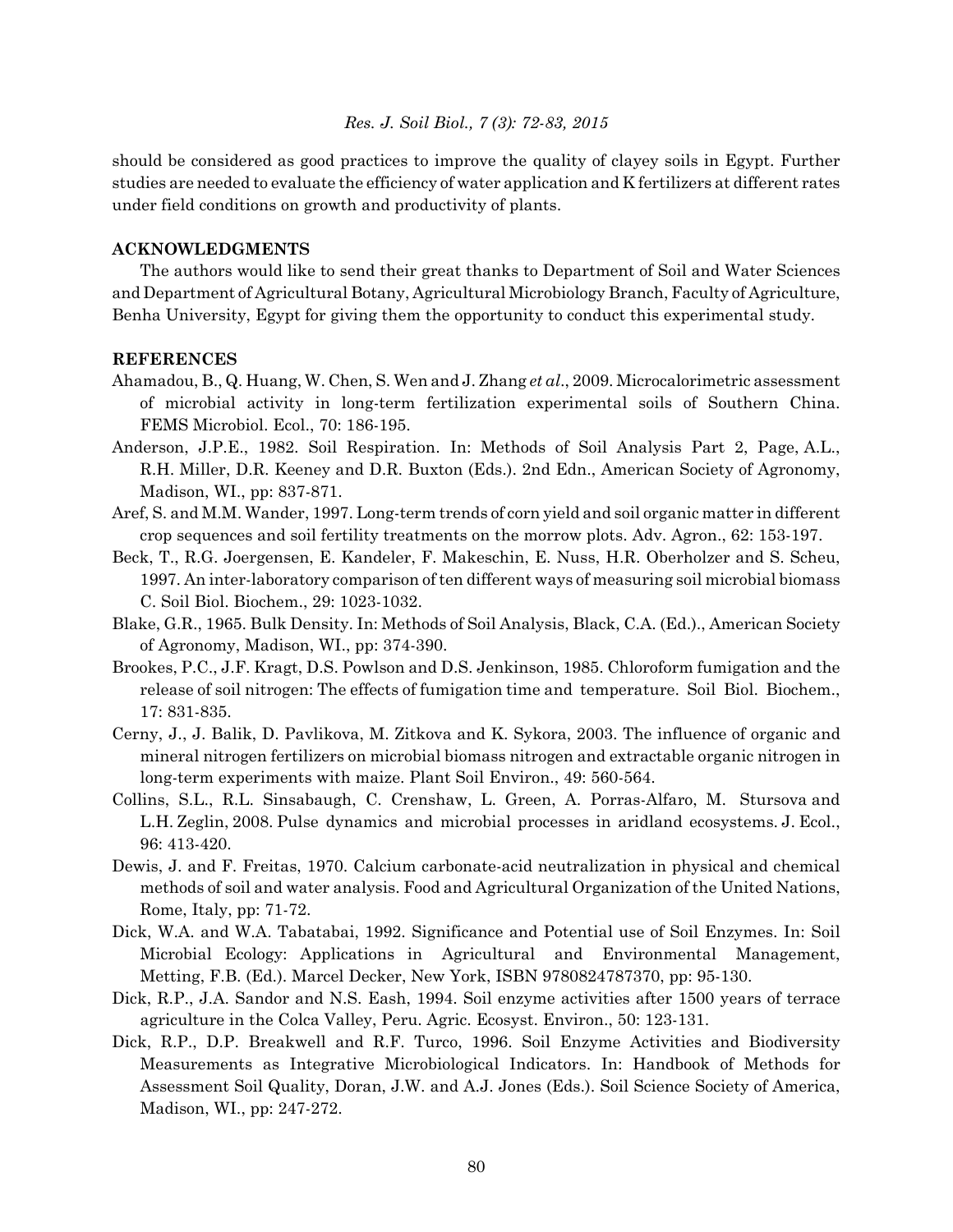- Dick, R.P., 1997. Soil Enzyme Activities as Integrative Indicators of Soil Health. In: Biological Indicators of Soil Health, Pankhurst, C.E., B.M. Doube and V.V.S.R. Gupta (Eds.). CAB International, Wallingford, UK., pp: 121-156.
- Doran, J.W. and T.B. Parkin, 1994. Defining and Assessing Soil Quality. In: Defining Soil Quality for a Sustainable Environment, Doran, J.W., D.C. Coleman, D.F. Bezdicek and B.A. Stewart (Eds.). Soil Science Society of America, Madison, WI., USA., pp: 3-21.
- Doran, J.W., M. Sarrantonio and M.A. Liebig, 1996. Soil health and sustainability. Adv. Agron., 56: 1-54.
- Edmeades, D.C., 2003. The long-term effects of manures and fertilisers on soil productivity and quality: A review. Nutrient Cycling Agroecosyst., 66: 165-180.
- Friedel, J.K., K. Molter and W.R. Fischer, 1994. Comparison and improvement of methods for determining soil dehydrogenase activity by using triphenyltetrazolium chloride and iodonitrotetrazolium chloride. Biol. Fertil. Soils, 18: 291-296.
- Garcia, C., A. Roldan and T. Hernandez, 1997. Changes in microbial activity after abandonment of cultivation in a semiarid Mediterranean environment. J. Environ. Qual., 26: 285-291.
- Garcia-Gil, J.C., C. Plaza, P. Soler-Rovira and A. Polo, 2000. Long-term effects of municipal solid waste compost application on soil enzyme activities and microbial biomass. Soil Biol. Biochem., 32: 1907-1913.
- Garcia-Ruiz, R., V. Ochoa, M.B. Hinojosa and J.A. Carreira, 2008. Suitability of enzyme activities for the monitoring of soil quality improvement in organic agricultural systems. Soil Biol. Biochem., 40: 2137-2145.
- Ge, Y., J.B. Zhang, L.M. Zhang, M. Yang and J.Z. He, 2008. Long-term fertilization regimes affect bacterial community structure and diversity of an agricultural soil in Northern China. J. Soils Sediments, 8: 43-50.
- Gianfreda, L. and P. Ruggiero, 2006. Enzyme Activities in Soil. In: Nucleic Acids and Proteins in Soil, Nannipieri, P. and K. Smalla (Eds.). Springer, New York, USA., pp: 257-311.
- Gil-Sotres, F., C. Trasar-Cepeda, M.C. Leiros and S. Seoane, 2005. Different approaches to evaluating soil quality using biochemical properties. Soil Biol. Biochem., 37: 877-887.
- Goncalves, J.L.M. and J.C. Carlyle, 1994. Modelling the influence of moisture and temperature on net nitrogen mineralization in a forested sandy soil. Soil Biol. Biochem., 26: 1557-1564.
- Hassan, W., W. Chen, Q. Huang and I. Mohamed, 2013. Microcalorimetric evaluation of soil microbiological properties under plant residues and dogmatic water gradients in red soil. Soil Sci. Plant Nutr., 59: 858-870.
- Hassan, W., J. David and F. Abbas, 2014. Effect of type and quality of two contrasting plant residues on CO<sub>2</sub> emission potential of Ultisol soil: Implications for indirect influence of temperature and moisture. CATENA, 114: 90-96.
- Hassan, W., R. Bano, B.U. Khatak, I. Hussain, M. Yousaf and J. David, 2015. Temperature sensitivity and soil organic carbon pools decomposition under different moisture regimes: Effect on total microbial and enzymatic activity. CLEAN-Soil Air Water, 43: 391-398.
- Hill, G.T., N.A. Mitkowski, L. Aldrich-Wolfe, L.R. Emele and D.D. Jurkonie *et al*., 2000. Methods for assessing the composition and diversity of soil microbial communities. Applied Soil Ecol., 15: 25-36.
- Hinds, A. and L.E. Lowe, 1980. Application of the Berthelot reaction to the determination of ammonium N in soil extracts and soil digests. Commun. Soil Sci. Plant Anal., 11: 469-475.
- Hu, H., M. Xie, Y. Yu and Q. Zhang, 2013. Transgenic *Bt* cotton tissues have no apparent impact on soil microorganisms. Plant Soil Environ., 59: 366-371.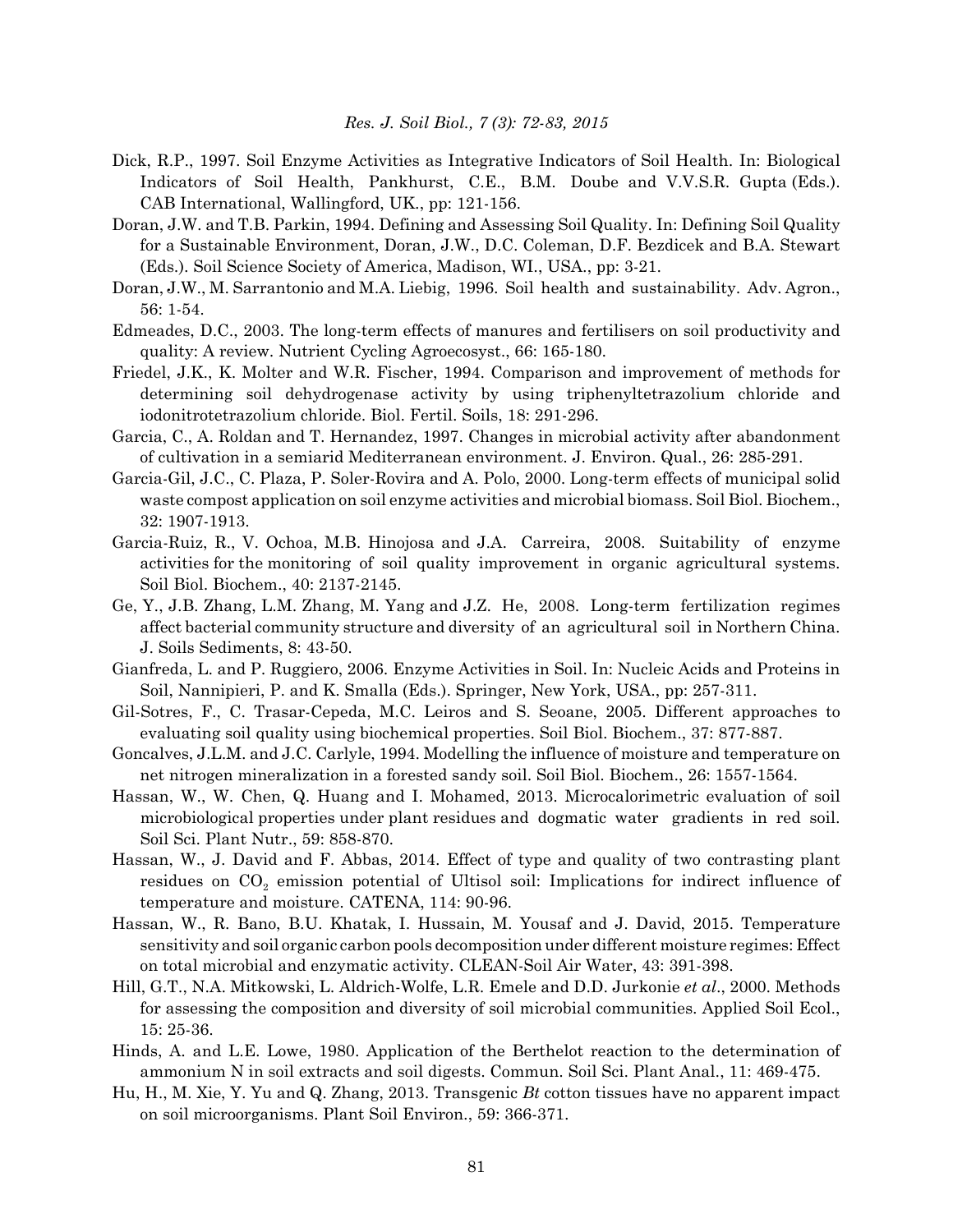- Ibrahim, M., C.G. Cao, M. Zhan, C.F. Li and J. Iqbal, 2015. Changes of  $CO_2$  emission and labile organic carbon as influenced by rice straw and different water regimes. Int. J. Environ. Sci. Technol., 12: 263-274.
- Iqbal, J., R. Hu, S. Lin, B. Ahamadou and M. Feng, 2009. Carbon dioxide emissions from Ultisol under different land uses in mid-subtropical China. Geoderma, 152: 63-73.
- Iqbal, J., R. Hu, M. Feng, S. Lin, S. Malghani and I.M. Ali, 2010. Microbial biomass and dissolved organic carbon and nitrogen strongly affect soil respiration in different land uses: A case study at Three Gorges Reservoir Area, South China. Agric. Ecosyst. Environ., 137: 294-307.
- Johnson, J.I. and K.L. Temple, 1964. Some variables affecting the measurement of catalase activity in soil. Soil Sci. Soc. Am. J., 28: 207-209.
- Kettler, T.A., J.W. Doran and T.L. Gilbert, 2001. Simplified method for soil particle-size determination to accompany soil-quality analyses. Soil Sci. Soc. Am. J., 65: 848-852.
- Kizilkaya, R. and S. Hepsen, 2007. Microbiological properties in earthworm cast and surrounding soil amended with various organic wastes. Commun. Soil Sci. Plant Anal., 38: 2861-2876.
- Larkin, R.P., 2003. Characterization of soil microbial communities under different potato cropping systems by microbial population dynamics, substrate utilization and fatty acid profiles. Soil Biol. Biochem., 35: 1451-1466.
- Leiros, M.C., C. Trasar-Cepeda, S. Seoane and F. Gil-Sotres, 1999. Dependence of mineralization of soil organic matter on temperature and moisture. Soil Biol. Biochem., 31: 327-335.
- Li, W.X., J.W. Lu, F.B. Li, Y. Wang, J.M. Lu and X.K. Li, 2011. Fertilization regimes affect the soil biological characteristics of a sudangrass and ryegrass rotation system. Sci. China Life Sci., 54: 572-579.
- Ma, L., W. Huang, C. Guo, R. Wang and C. Xiao, 2012. Soil microbial properties and plant growth responses to carbon and water addition in a temperate steppe: The importance of nutrient availability. PLoS One, Vol. 7. 10.1371/journal.pone.0035165
- Mandal, A., A.K. Patra, D. Singh, A. Swarup and R.E. Masto, 2007. Effect of long-term application of manure and fertilizer on biological and biochemical activities in soil during crop development stages. Bioresour. Technol., 98: 3585-3592.
- Murphy, J. and J.P. Riley, 1962. A modified single solution method for the determination of phosphate in natural waters. Analytica Chimica Acta, 27: 31-36.
- Ndiaye, E.L., J.M. Sandeno, D. McGrath and R.P. Dick, 2000. Integrative biological indicators for detecting change in soil quality. Am. J. Altern. Agric., 15: 26-36.
- Pant, H.K., P.R. Warman and J. Nowak, 1999. Identification of soil organic phosphorus by <sup>31</sup>P nuclear magnetic resonance spectroscopy. Commun. Soil Sci. Plant Anal., 30: 757-772.
- Rodrigo, A., S. Recous, C. Neel and B. Mary, 1997. Modelling temperature and moisture effects on C-N transformations in soils: Comparison of nine models. Ecol. Modell., 102: 325-339.
- Ros, M., M.T. Hernandez and C. Garcia, 2003. Soil microbial activity after restoration of a semiarid soil by organic amendments. Soil Biol. Biochem., 35: 463-469.
- Saviozzi, A., P. Bufalino, R. Levi-Minizi and R. Riffaldi, 2002. Biochemical activities in a degraded soil restored by two amendments: A laboratory study. Biol. Fert. Soils, 35: 96-101.
- Simon, A. and T. Czako, 2014. Influence of long-term application of organic and inorganic fertilizers on soil properties. Plant Soil Environ., 60: 314-319.
- Sinegani, A.A.S. and A. Mahohi, 2010. Soil water potential effects on the cellulase activities of soil treated with sewage sludge. Plant Soil Environ., 56: 333-339.